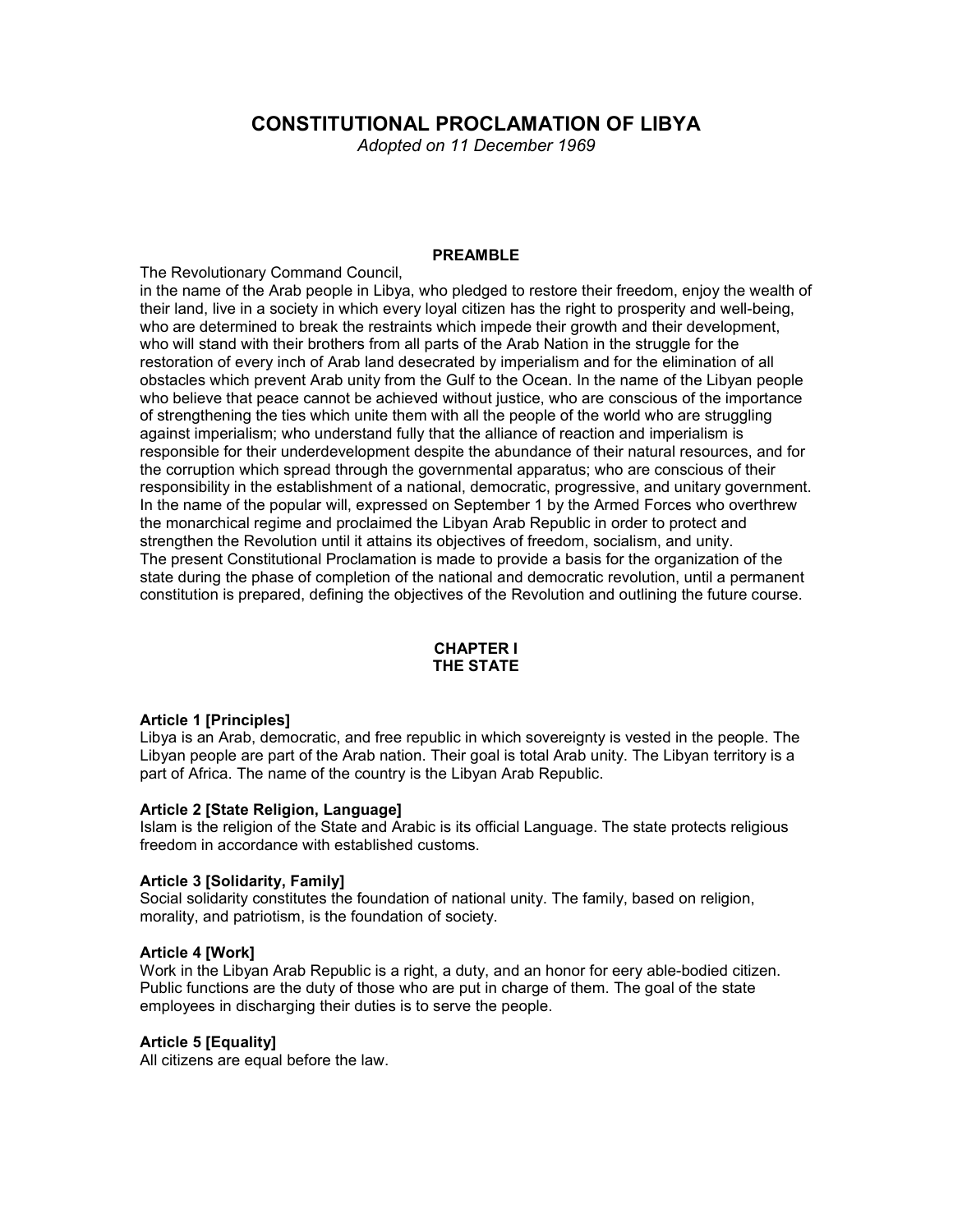# **Article 6 [Socialism]**

The aim of the state is the realization of socialism through the application of social justice which forbids any form of exploitation. The state endeavors, through the edification of a socialist community, to achieve self-sufficiency in production and equity in distribution. Its aim is to eliminate peacefully the disparities between social classes and to attain a society of prosperity. Its inspiration is its Arabic and Islamic heritage, humanitarian values and the specific conditions of the Libyan society.

# **Article 7 [Economy]**

The state will endeavor to liberate the national economy from dependence and foreign influence, and to turn it into a productive national economy, based on public ownership by the Libyan people and on private ownership by individual citizens.

# **Article 8 [Property]**

Public ownership is the basis of the development of society, of its growth and of self-sufficiency in production. Private ownership, if it is non-exploitative, is protected. Expropriation will take place only in accordance with the law. Inheritance is a right which will be governed by the Islamic Shari'a.

# **Article 9 [Planning]**

The state will institute a system of national planning covering economic, social, and cultural aspects. Cooperation between the private and public sectors will be necessary for the achievement of the goals of economic development.

# **Article 10 [No Titles]**

The creation of honorary titles and civilian ranks is prohibited. All titles granted to the members of the former dynasty and to followers are abolished.

# **Article 11 [Asylum]**

The extradition of political refugees is prohibited.

# **Article 12 [Home]**

The home is inviolable and shall not be entered or searched except under the circumstances and conditions defined by the law.

# **Article 13 [Expression]**

Freedom of Opinion is guaranteed within the limits of public interest and the principles of the Revolution.

# **Article 14 [Education]**

Education is a right and a duty for all Libyans. It is compulsory until the end of the primary school. The State guarantees this right through the establishment of schools, institutes, and universities, and of pedagogical and cultural institutions in which education is free. The creation of private schools will also be regulated by law. The State is particularly anxious to enhance the physical, intellectual, and moral development of the youth.

# **Article 15 [Health]**

Health care is a right guaranteed by the State through the creation of hospitals and health establishments in accordance with the law.

# **Article 16 [Defense]**

Defense of the homeland is a sacred duty. Military service is an honor for the Libyan people.

# **Article 17 [Taxation]**

No tax will be imposed, modified, or cancelled and no one will be exempted from paying taxes except in accordance with the law.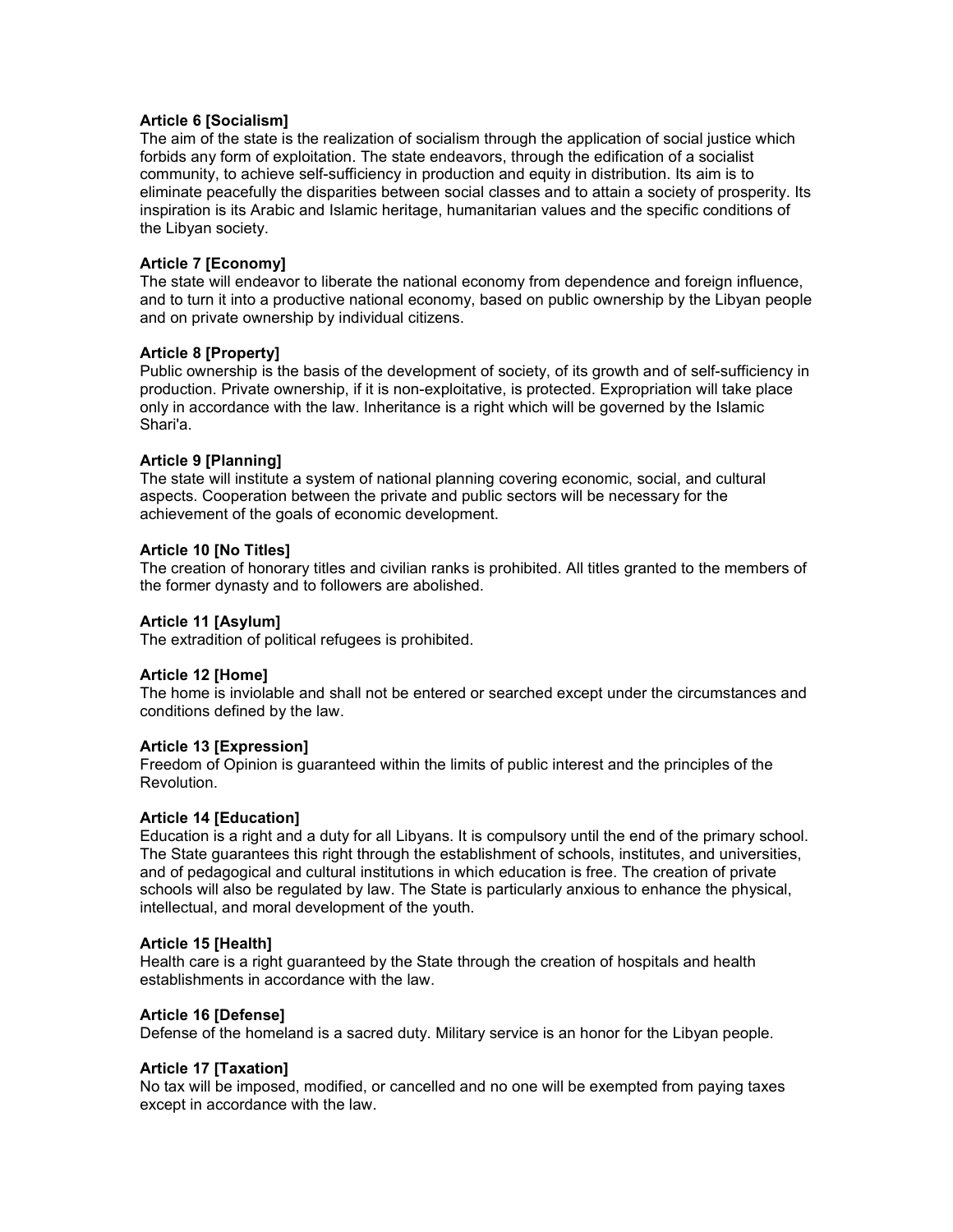# **CHAPTER II SYATEM OF GOVERNMENT**

# **Article 18 [Revolutionary Command Council]**

The Revolutionary Command Council constitutes the supreme authority in the Libyan Arab Republic. It will exercise the powers attached to national sovereignty, promulgate laws and decrees, decide in the name of the people the general policy of the State, and make all decisions it deems necessary for the protection of the Revolution and the regime.

# **Article 19 [President, Council of Ministers]**

(1) The Revolutionary Command Council appoints the President and the Council of Ministers. It may appoint deputies for the Prime Minister and Ministers without portfolio. It may discharge the Premier and Ministers and accept their resignation. But the resignation of the Premier carries with it the resignation of all Ministers.

(2) The Council of Ministers insures the execution of the general policy of the State in accordance with the decisions of the Revolutionary Command Council.

(3) The Council of Ministers is collectively responsible before the Revolutionary Command Council. Each Minister is responsible for his department before the Prime Minister.

# **Article 20 [Promulgation]**

The Council of Ministers shall study and prepare all projects of law within the framework of the general policy outlined by the Revolutionary Command Council. It will then forward the proposed texts to the Revolutionary Command Council for consideration and promulgation.

# **Article 21 [Budget]**

Matters relative to the general budget of the State are instituted by law and those concerning the final accounts are subject to ratification by the Revolutionary Command Council.

# **Article 22 [Joint Meetings]**

The Revolutionary Command Council may, at the request of its President or two of its members, hold a joint meeting with the Council of Ministers.

# **Article 23 [War]**

The Revolutionary Command Council shall declare war, conclude and ratify treaties and agreements, unless it authorizes the Council of Ministers to do so.

# **Article 24 [Martial Law]**

The Revolutionary Command Council shall make decisions concerning martial law or the state of emergency whenever there is a threat to the internal or external security of the State and whenever the Revolutionary Command Council deems it necessary for the protection and defense of the Revolution.

# **Article 25 [Emergency]**

The Revolutionary Command Council shall make decisions concerning martial law or the state of emergency whenever there is a threat to the internal or external security of the State and whenever the Revolutionary Command Council deems it necessary for the protection and defense of the Revolution.

# **Article 26 [Armed Forces]**

The State alone is empowered to establish the Armed Forces who shall protect the people and insure the security of the country, its republican system, and national unity.